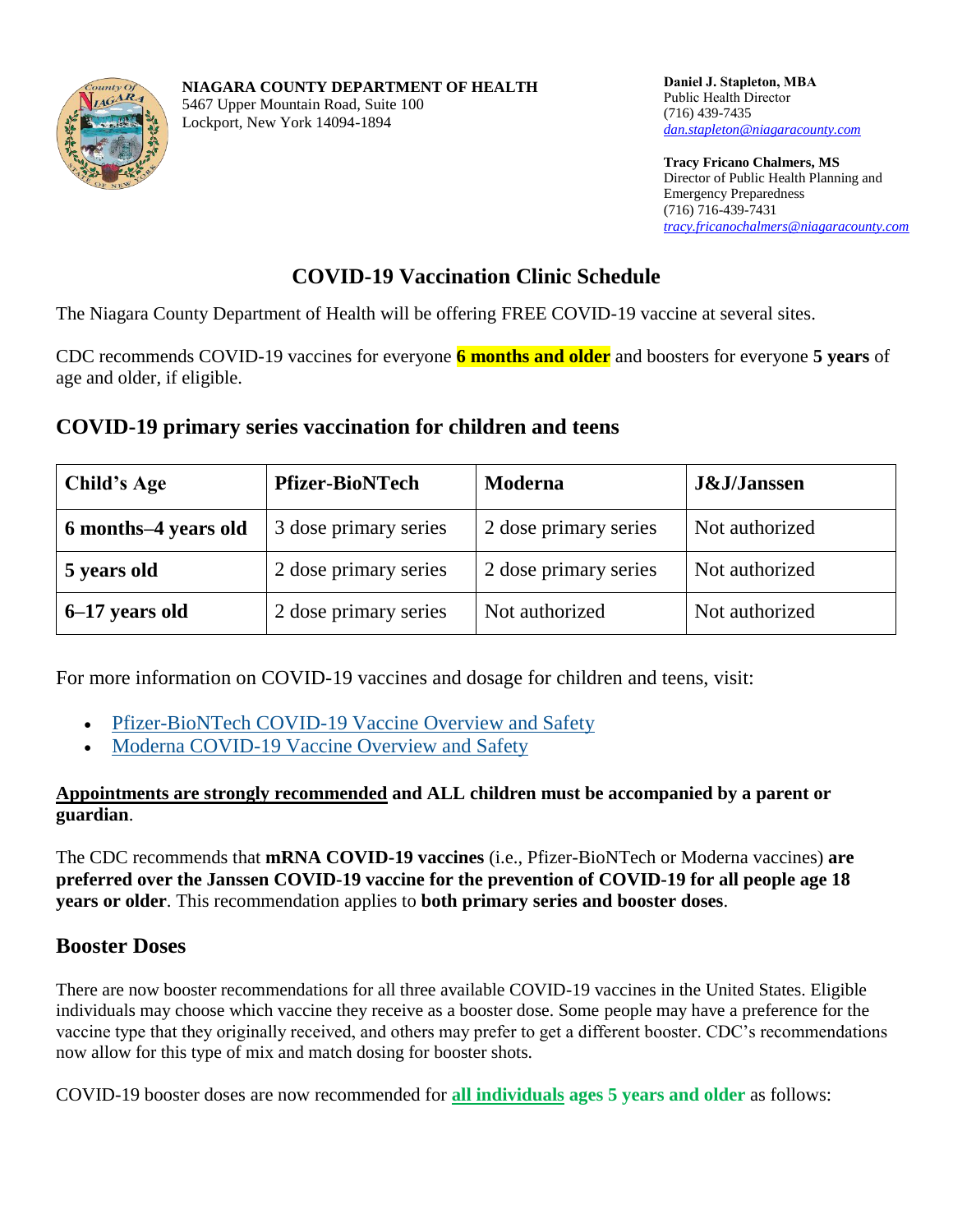### **Initial Booster:**

- **Pfizer-BioNTech:** All individuals **5** years of age and older at least **five (5)** months after completion of primary series
- **Moderna:** All individuals **18** years of age and older at least **five (5)** months after completion of primary series
- **Janssen (J&J):** All individuals **18** years of age and older at least **two (2)** months after completion of a one-dose Janssen primary series.

## **Additional Booster:**

- **Ages 50 years or older** who have received a completed series and initial booster dose
- **Ages 18 - 49 years and who received Janssen** (Johnson & Johnson) as **BOTH** their initial vaccine series **AND** their initial booster dose.
- **Ages 12 years or older** and who are **moderately to severely immunocompromised** as defined below:
	- o Active treatment for solid tumor and hematologic malignancies
	- o Receipt of solid-organ transplant and taking immunosuppressive therapy
	- o Receipt of CAR-T-cell or hematopoietic stem cell transplant (within 2 years of transplantation or taking immunosuppression therapy)
	- o Moderate or severe primary immunodeficiency (e.g., DiGeorge syndrome, Wiskott-Aldrich syndrome)
	- o Advanced or untreated HIV infection
	- o Active treatment with high-dose corticosteroids (i.e., at least 20 mg prednisone or equivalent per day), alkylating agents, antimetabolites, transplant-related immunosuppressive drugs, cancer chemotherapeutic agents classified as severely immunosuppressive, tumor-necrosis (TNF) blockers, and other biologic agents that are immunosuppressive or immunomodulatory.

## **Initial Booster doses and Additional Booster doses for Pfizer, J&J and Moderna** are available at each location. **Pre-registration is recommended.**

Vaccinations for 3rd/additional doses for moderately to severely immunocompromised individuals ages 12 years and older are available as well, pre-registration is not required. Please notify a member of our staff upon arrival at the clinic.

**Wednesday, June 22, 2022 1:00 PM - 5:00 PM Starpoint Central School District Fricano Primary School - Cafeteria** 4363 Mapleton Rd., Lockport, 14094

- Pfizer 1st Dose (5+) Registration: **<https://on.ny.gov/3z4HChA>**
- Pfizer 2nd Dose (5+) Registration: **<https://on.ny.gov/3PESt81>**
- Moderna 1st Dose (18+): **<https://on.ny.gov/38P8Yh2>**
- Moderna 2nd Dose (18+): **<https://on.ny.gov/3m4qsJv>**
- **Initial** Booster (**5+**) J&J, Moderna & Pfizer: **<https://on.ny.gov/3GmyruA>**
- **Additional** Booster (12+) Moderna & Pfizer: **<https://on.ny.gov/3LUlrxo>**

**PUBLIC HEALTH: PREVENT. PROMOTE. PROTECT.**

[http://www.niagaracounty.com/health](http://www.niagaracounty.com/health/Home.aspx)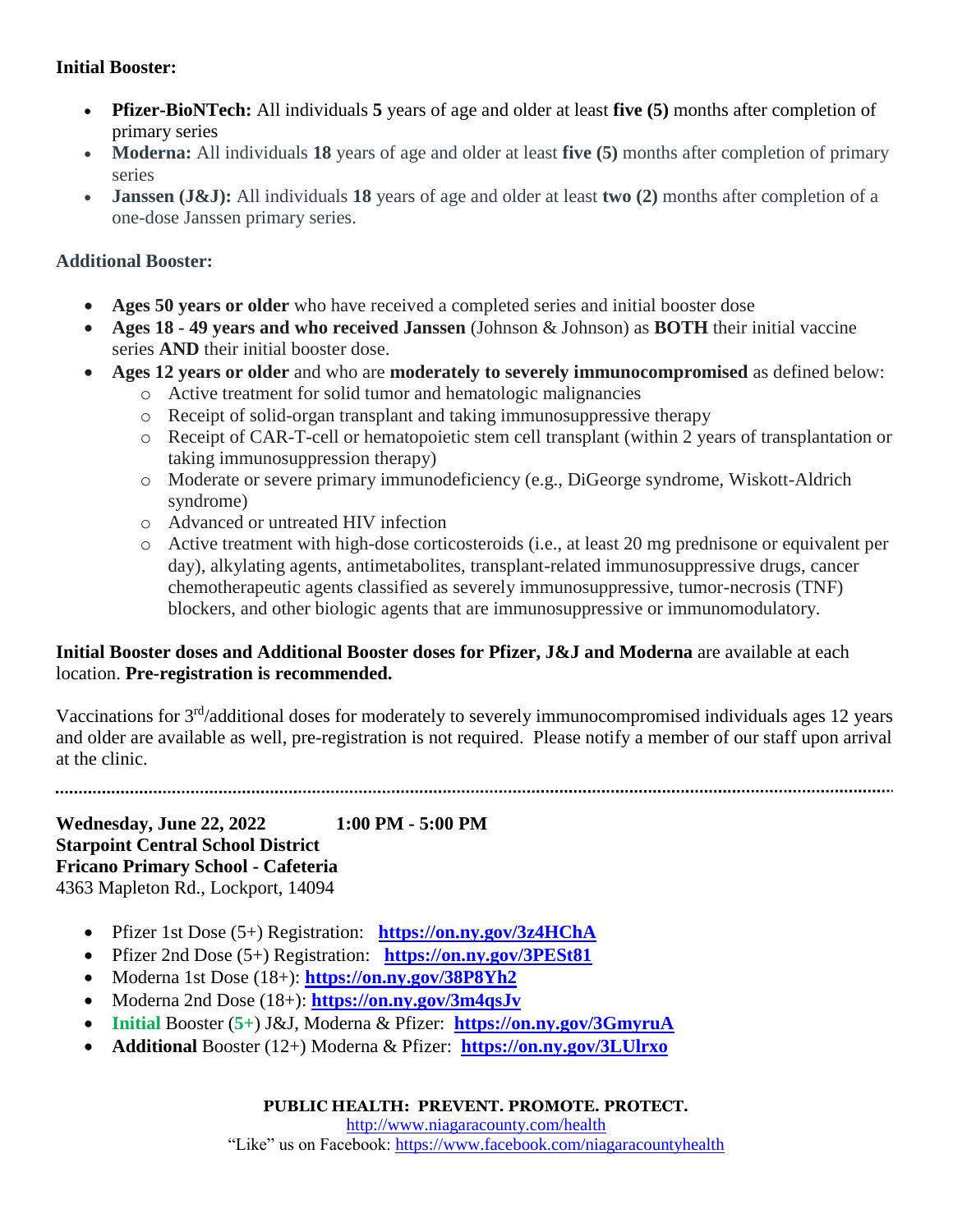### **NEW:**

- **PFIZER INFANT 1 st Dose (6 months – 4 years, 11 months): <https://on.ny.gov/3tSZfh6>**
- **MODERNA INFANT 1 st Dose (6 months – 5 years, 11 months): <https://on.ny.gov/3n9FhLe>**

**Thursday, June 23, 2022 3:00 PM - 7:00 PM Barker Central School District Jr.-Sr. High School - Cafeteria** 1628 Quaker Rd., Barker 14012

Pfizer 1st Dose (5+) Registration: **<https://on.ny.gov/3lJSJoa>**

- Pfizer 2nd Dose (5+) Registration: **<https://on.ny.gov/3LJ7QZO>**
- Moderna 1st Dose (18+): **<https://on.ny.gov/3N6xidn>**
- Moderna 2nd Dose (18+): **<https://on.ny.gov/3lM6rqY>**
- **Initial** Booster (**5+**) J&J, Moderna & Pfizer: **<https://on.ny.gov/38oEwu0>**
- **Additional** Booster (12+) Moderna & Pfizer: **<https://on.ny.gov/3NAaFxA>**

### **NEW:**

- **PFIZER INFANT 1 st Dose (6 months – 4 years, 11 months): <https://on.ny.gov/3NdBM11>**
- **MODERNA INFANT 1<sup>st</sup> Dose (6 months 5 years, 11 months):** <https://on.ny.gov/3tTq1pH>

# I scream, you scream, we all scream for ice cream... and COVID vaccime!

# **FREE ice cream cone with COVID-19 vaccine at designated clinics, while supplies last.**

**Thursday, June 30, 2022 3:00 PM – 7:00 PM Uncle G's Ice Cream** 7030 Washington St., Pendelton, NY 14094

- Pfizer 1st Dose (5+) Registration: **<https://on.ny.gov/3xP7oW4>**
- Pfizer 2nd Dose (5+) Registration: **<https://on.ny.gov/39rEL85>**
- Moderna 1st Dose (18**+**): **<https://on.ny.gov/3xrVTCK>**
- Moderna 2nd Dose (18**+**): **<https://on.ny.gov/3mLvYRh>**
- **Initial** Booster Dose **(5+)** J&J, Moderna & Pfizer: **<https://on.ny.gov/3tzs9T2>**
- **Additional** Booster Dose (**12+**) Moderna & Pfizer: **<https://on.ny.gov/3mLv0o7>**

### **NEW:**

- **PFIZER INFANT 1<sup>st</sup> Dose (6 months 4 years, 11 months):** link coming soon
- **MODERNA INFANT 1<sup>st</sup> Dose (6 months 5 years, 11 months):** link coming soon

**PUBLIC HEALTH: PREVENT. PROMOTE. PROTECT.**

[http://www.niagaracounty.com/health](http://www.niagaracounty.com/health/Home.aspx)

"Like" us on Facebook: <https://www.facebook.com/niagaracountyhealth>

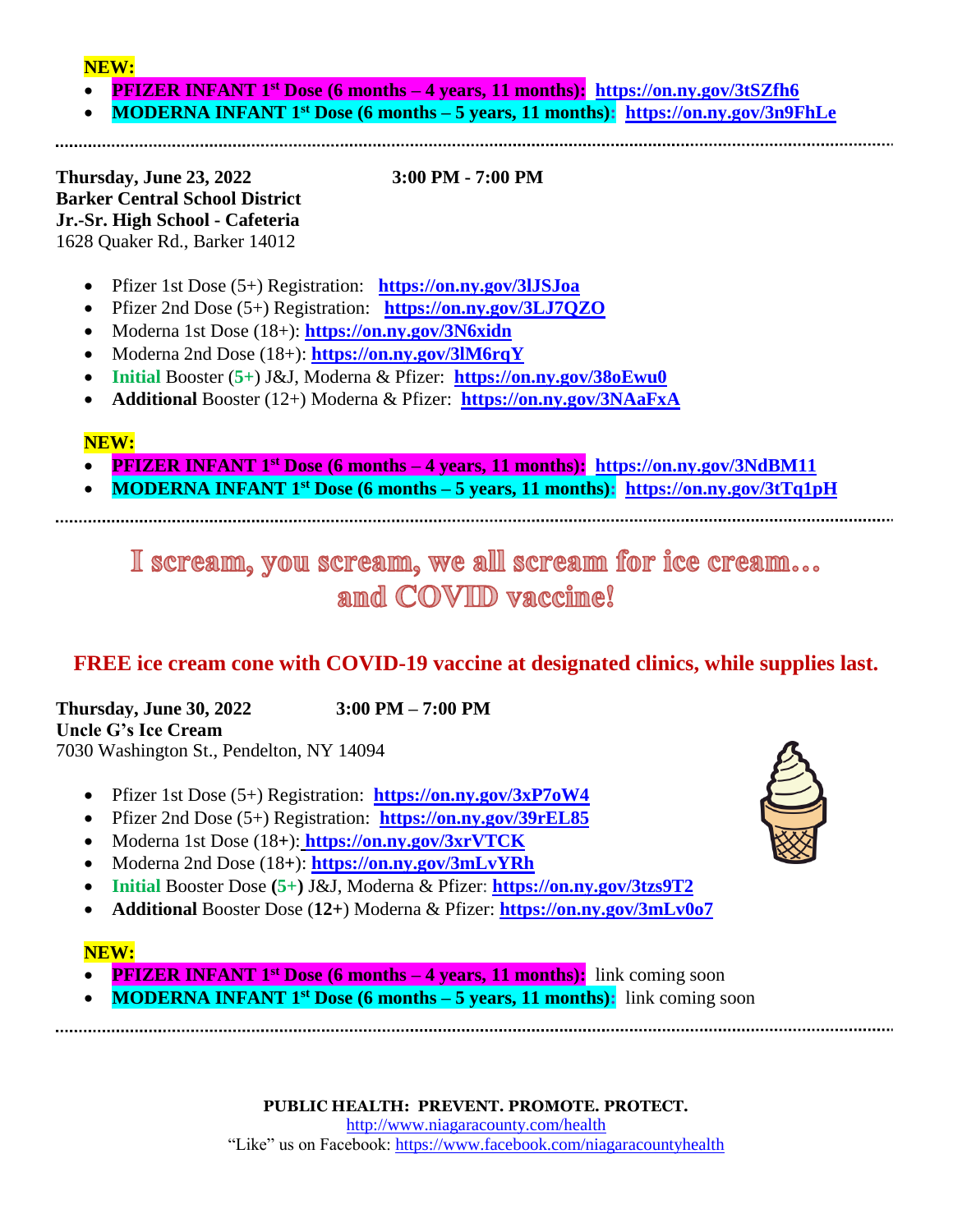- Pfizer 1st Dose (5+) Registration: **<https://on.ny.gov/3zyGUcN>**
- Pfizer 2nd Dose (5+) Registration: **<https://on.ny.gov/39rHZZf>**
- Moderna 1st Dose (18**+**): **<https://on.ny.gov/3MTfPUu>**
- Moderna 2nd Dose (18**+**): **<https://on.ny.gov/3OjyrOR>**
- **Initial** Booster Dose **(5+)** J&J, Moderna & Pfizer: **<https://on.ny.gov/3Oip81F>**
- **Additional** Booster Dose (**12+**) Moderna & Pfizer: **<https://on.ny.gov/39pccbw>**

## **NEW:**

 $\ddot{\phantom{0}}$ 

- **PFIZER INFANT 1<sup>st</sup> Dose (6 months 4 years, 11 months):** link coming soon
- **MODERNA INFANT 1<sup>st</sup> Dose (6 months 5 years, 11 months):** link coming soon

,一个人都是一个人的事情。<br>第二十一章 一个人的事情,我们的人都是一个人的人,我们的人都是一个人的人,我们的人都是一个人的人,我们的人都是一个人的人,我们的人都是一个人的人,我们的人都是一

**Tuesday, July 12, 2022 3:00 PM – 7:00 PM Porky's Hotdogs** 1416 Hyde Park Blvd., Niagara Falls, NY 14305

- Pfizer 1st Dose (5+) Registration: **<https://on.ny.gov/39ugOgs>**
- Pfizer 2nd Dose (5+) Registration: **<https://on.ny.gov/3xsvlkJ>**
- Moderna 1st Dose (18**+**): **<https://on.ny.gov/3xUspic>**
- Moderna 2nd Dose (18**+**): **<https://on.ny.gov/3QhFjxQ>**
- **Initial** Booster Dose **(5+)** J&J, Moderna & Pfizer: **<https://on.ny.gov/3HrPmMS>**
- **Additional** Booster Dose (**12+**) Moderna & Pfizer: **<https://on.ny.gov/3mOEFug>**

### **NEW:**

**PFIZER INFANT 1<sup>st</sup> Dose (6 months – 4 years, 11 months):** link coming soon **MODERNA INFANT 1<sup>st</sup> Dose (6 months – 5 years, 11 months):** link coming soon

**Saturday, July 23, 2022 11:00 PM – 4:00 PM Artpark – [Free Family Saturdays: The Art of Dinosaurs](https://www.artpark.net/events/free-family-saturdays-the-art-of-dinosaurs)**  $\frac{1}{450}$  South  $4^{\text{th}}$  St., Lewiston, NY 14092

## **Registration Links Coming Soon**

**Friday, July 29, 2022 12:00 PM – 6:00 PM Krull Park – Lion's Pavillion** 6108 Lake Rd, Olcott, NY 14126

**Registration Links Coming Soon**